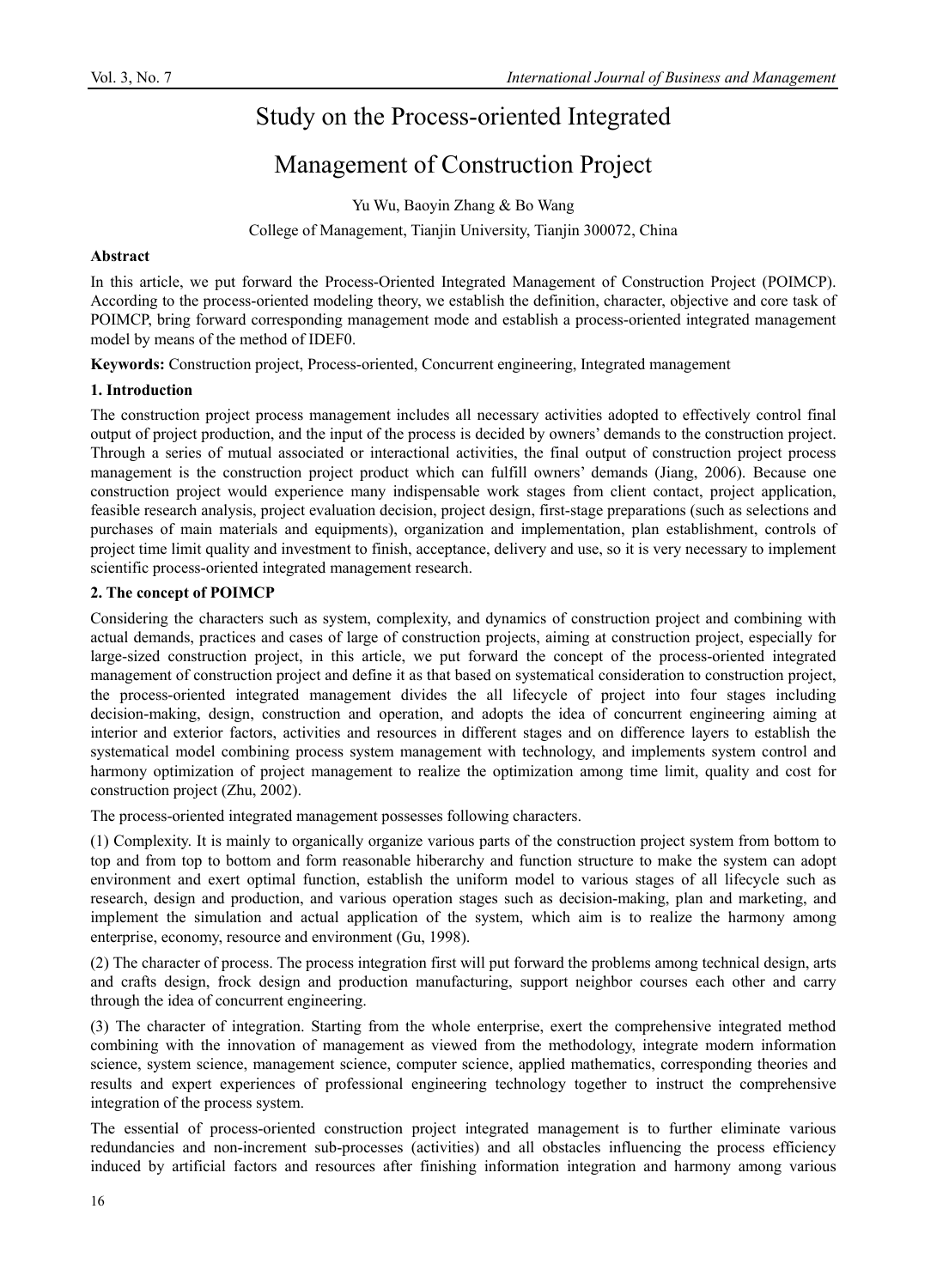courses of construction project to optimize the total process of the construction process, which is represented in that after putting forward the conflicts among schedule, cost and resource of construction project, the upper courses consider the lower courses, and neighbor courses support each other and carry though the concept of concurrent engineering to implement the management of the whole construction project.

The core task of process-oriented construction project integrated management is to optimize the objective structure and implement the comprehensive plan and control for schedule, cost and resource. In the integrated management control system of construction project, first put forward many plans about division and optimization of project process and stage, implement technical and economical analysis and realize the comprehensive optimization of plan (control) system, then implement relative harmony works according to the situation of every stage, and these project construction activities must work under the control of integrated control system. Starting from the system control theory, this article systematically analyzes the project process control, makes the implementation of system objective ensure the implementation of whole system objective, and various objectives of subsystems are integrated into the complete total subjective system to enhance the management efficiency and exert the whole function.

## **3. The introduction of the POIMCP mode**

Because the project management mode of construction project is selected by the owner according to the concrete situation of the project, the advantage analysis to different integrated degrees of different project management modes and the project management mode with high integrated degree are mainly implemented from the view of owner's benefits. However, more proper project management mode can realize the benefits of the whole construction project and make various participators of the project win together. Considering the characters such as complexity, system and all lifecycle of the construction project and combining with the character of the process-oriented integrated management, this article puts forward the process-oriented integrated management mode based on the concept of concurrent engineering.

The concurrent engineering is the systematic method of product and its production support process concurrent design, and it is a sort of systematic work mode to implement concurrent and integrated design for the product (the concept of the product means all research objectives but not only certain special one product of mechanism or other aspects) and its relative process (Ma, 2003). The concurrent engineering possesses the characters of concurrent, constraint, coordination and consistent, and its objective is to enhance quality, reduce cost project development cycle and project accomplishment time. The concurrent engineering emphasizes that various personnel organizationally cooperate with works and comprehensively design products and clients' demands in the process-oriented construction project. The implementation frame of concurrent engineering includes the people-oriented organizational management frame, computer assistant tool frame and method frame and the integration of other series of frame.

The process-oriented integrated management mode is to exert the ideas of system, management integration and process integration, take the various stages of construction project lifecycle as an organic entity, utilize the dynamic control method and the concept of concurrent engineering starting from the view of three objective controls of construction project, make various participation methods of construction project grasp this point when implementing its function of management, analyze, adjust and perfect the initial project of construction project and the influence of every stage to cost, schedule and quality. The standards of analysis, evaluation, decision and implementation to any project is to complete the construction of project with the shortest work term and high quality in the stated investment budget range (Zhao, 2004).

The organization of the process-oriented integrated management mode is to require respectively selecting one or two principals to compose project leading core of construction representations from main participators of contractors in the process of construction process, building the decision team system of construction project process integrated management information system, timely collect and feed back the information of project decision, project design, project construction, project acceptance and project operation through the construction project process integrated management information system, harmonize and control all participators form cooperation and trust in various stages, make the lower processes support the upper processes, definitude the concrete responsibilities and implementation plans of project construction and ensure the realization of project objective. The Figure 1 is the concrete implementation mode of the process-oriented construction project integrated management.

The process-oriented integrated management mode possesses following characters.

(1) Simple organizational institution, high work efficiency, and the owner can participate in the preparation, design, and construction of the whole construction project and is in the dominant status.

(2) Adopting the method of concurrent operation, timely getting the information feedback and the support channel between the upper and lower processes and the term of construction is reduced.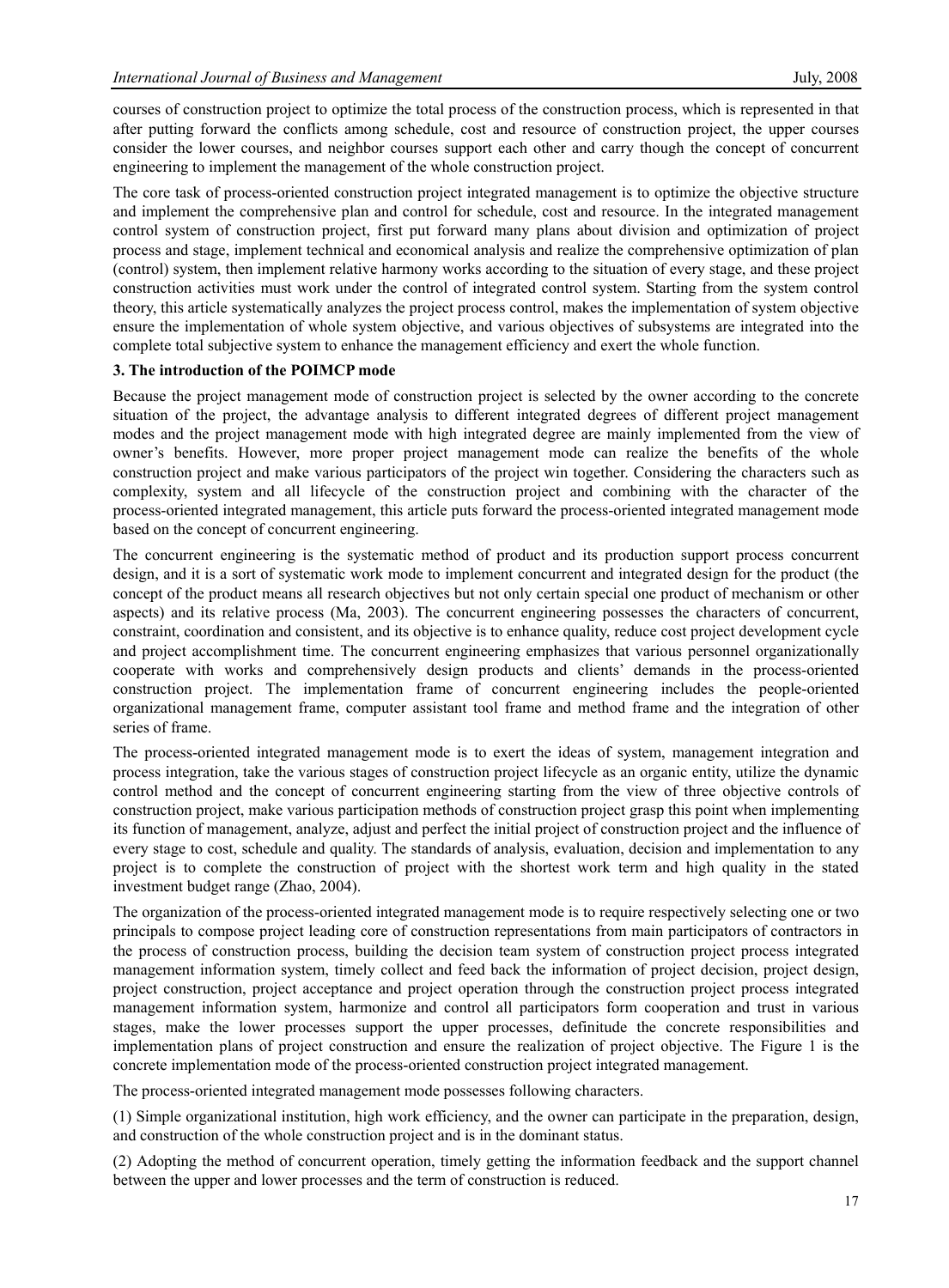(3) Emphasizing the cooperative operation from design to the construction and the harmony among various concurrent projects or concurrent works.

(4) Establishing the integrated management information system of construction project, implementing vertical flow and feedback of information current to the plan and control of various concurrent projects in time, and implementing transverse communication of various concurrent projects to realize resource sharing and mutual compensations.

(5) Establishing new cooperative relationship among owner, project manager, contractor and supplier, enhancing management benefit reducing the cost of construction.

#### **4. Using IDEF0 to establish the POIMCP model**

As a complex system, the opening of construction project fully increases unforeseen factors. To establish an integrated system, we must fully know the information and process in the project, and the range and information requirements covered by the whole process.

IDEF (ICAM Definition Method) is a set of modeling method to describe the operation in the interior of the enterprise, which is developed as a set of system analysis and design method based on the structured analysis method of US air force ICAM C Integrated Computer-aided Manufacturing project, and it is broadly applied in the software development after reconstruction only exerting in the manufacturing. From IDEF0 to IDEF14 (including IDEF1X), there are 16 sets of method, and every set of method is to obtain special type information through the modeling program. The IDEF method is to establish the image expression and analysis system module of various systems, found the optimal edition of system, and help the conversion among different systems.

Therefore, the IDEF0 functional modeling method is used to establish model to the construction process of construction project, implement recursive hiberarchy decomposing from various stages of the whole project to the sub-stage and sub-process, establish mutual association and information communication route among processes, which can clearly understand the whole construction implementation process of the whole construction project.

As seen in Figure 2, the process-oriented construction project integrated management model divides the whole project lifecycle into four functional stages, i.e. project decision-making, project design, project construction and project operation, and the output of every functional stage is the control condition or input of next functional module. The inputs of whole project process are existing resources which include the project entity and relative historical material, and the control conditions includes the construction units and relative laws and regulations in the implementation process of various functions, and relative establishments and equipments, human resources and environments are took as the mechanism of the whole model, and the final output results are products or services, i.e. the intention that establishes this project. In the process of project design and construction, the unqualified designs and projects which can not achieve the anticipative demands should be redesigned, reconstructed, and controlled circularly until achieving the scheduled standard to export to next stage.

Where, to the project demand of construction units and relative laws and regulations in the implementation process of various functions as control conditions, the relative establishments and equipments, human resource and environment as mechanism conditions, and stage results occurred in various sub-stages as output conditions, we should implement comprehensive information treatment, timely feedback, effective guidance and advancement through the information integrated system of construction project.

Various participators of process-oriented integrated management should participate in the decision-making of project, offer advices and opinions for the implementation of the project, and ensure the system character of project decision and the feasibility of the project objective. The design and implementation of project are integrated in single dynamical activity, which makes the design or construction mode not only become into a sort of purchase mode, but a sort of control system of project management. The process-oriented integrated management emphasizes the influences of design stage to the project result, and emphasizes owners' status and function in the whole process of project implementation.

The process-oriented integrated management changed in the aspects of organization and harmony (Adnane, 2004). More and more problems about superposition induced in various participators' participations and implementation in the project implementation process can make various participators who were only responsible for one stage or one work in the project lifecycle have opportunities and impetus to participate in other works, which improves various participators' communication and cooperation, and more detailed decision function division, definitude various decision functions such as harmony, design and plan in the dynamic complex project, so the most proper participator can charge the decision, and more and quicker information communication and feedback can be realized among various decision functions, and the detailed degree and reliability of design, plan or implementation follow can be enhanced.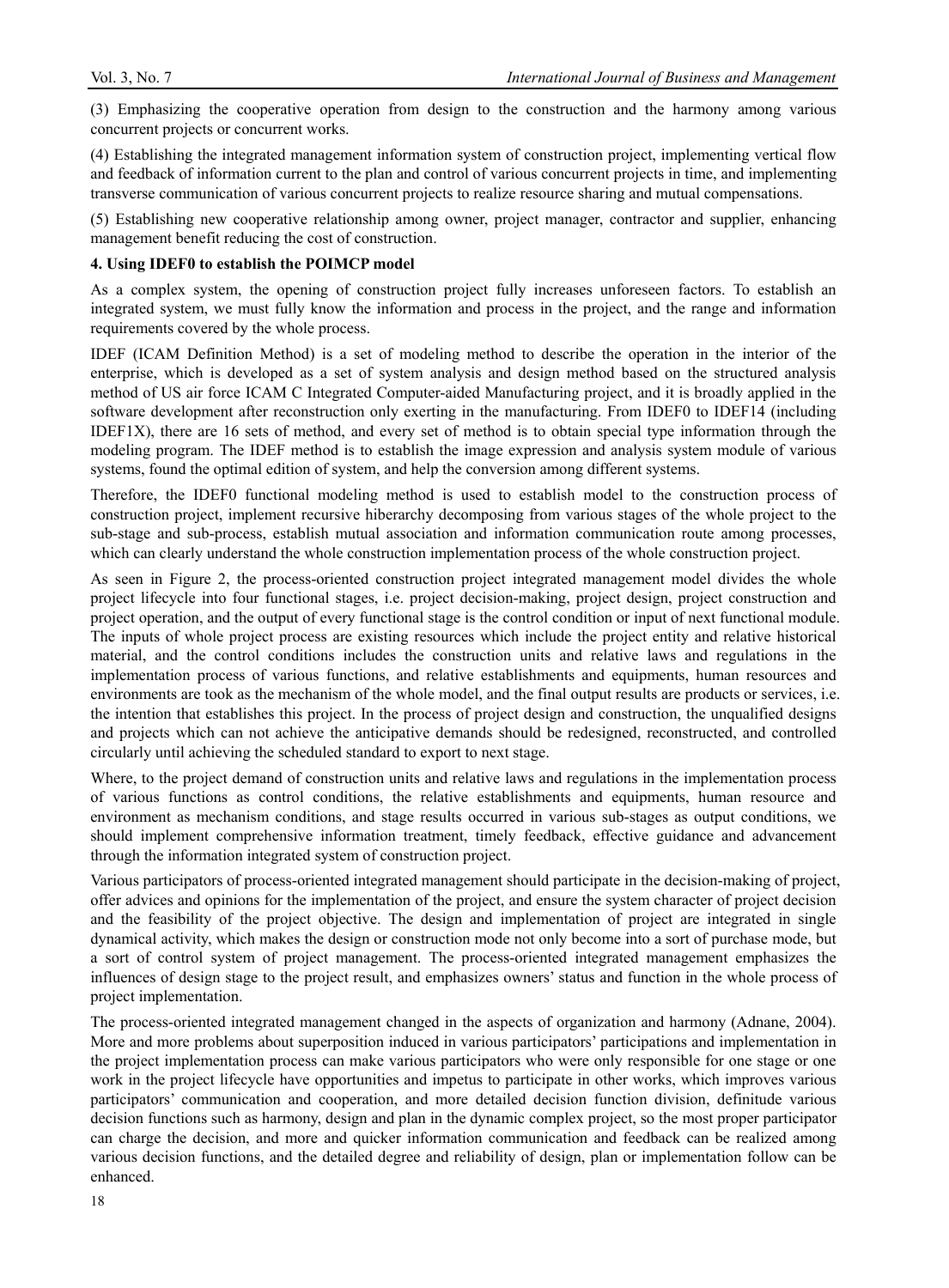## **5. Conclusions**

According to the up-to-the-minute researches of modern project management, in this article, we put forward the idea of process-oriented integrated management of construction project which core method is to divide the management process of construction project into different relatively independent stages, and we also adopt the ides of concurrent engineering according to the process-oriented modeling theory and establish the definition, character, objective and core task of the process-oriented integrated management of construction project, and bring forward corresponding management mode and adopt the method of IDEF0 to establish a process-oriented integrated management model. In the whole management process of construction project, we should always surround the special construction project control system composed by three systems including schedule, cost and resource, and take the process-oriented integrated management as a function work of project management to implement through the whole process of construction project management.

### **References**

Adnane Belot & Clothilde Gauvreau. (2004). Factors Influencing Project Success: the Impact of Human Resource Management. *International Journal of Project Management.* No.22.

Gu, Peiliang. (1998). *System Analysis and Harmony.* Tianjin: Tianjin University Press.

Jiang, Wuju. (2006). Project Process Management and Implementation. *Inner Mongolia Science & Technology and Economy.* No.11.

Ma, Shixiao, Zhang, Guozhong & Xu, Wanhong. (2003). On Concurrent Engineering and Its Applying Cases. *Machinery Design & Manufacture.* No.4.

Zhao, Likun & Chen, Liwen. (2004). Research on Project Management Pattern of Synthetical Integration. *Construction Economy.* No.1.

Zhu, Xunjie. (2002). Polemic Relation between the Three Goals of Construction Project. *Construction Management Modernization.* No.11.